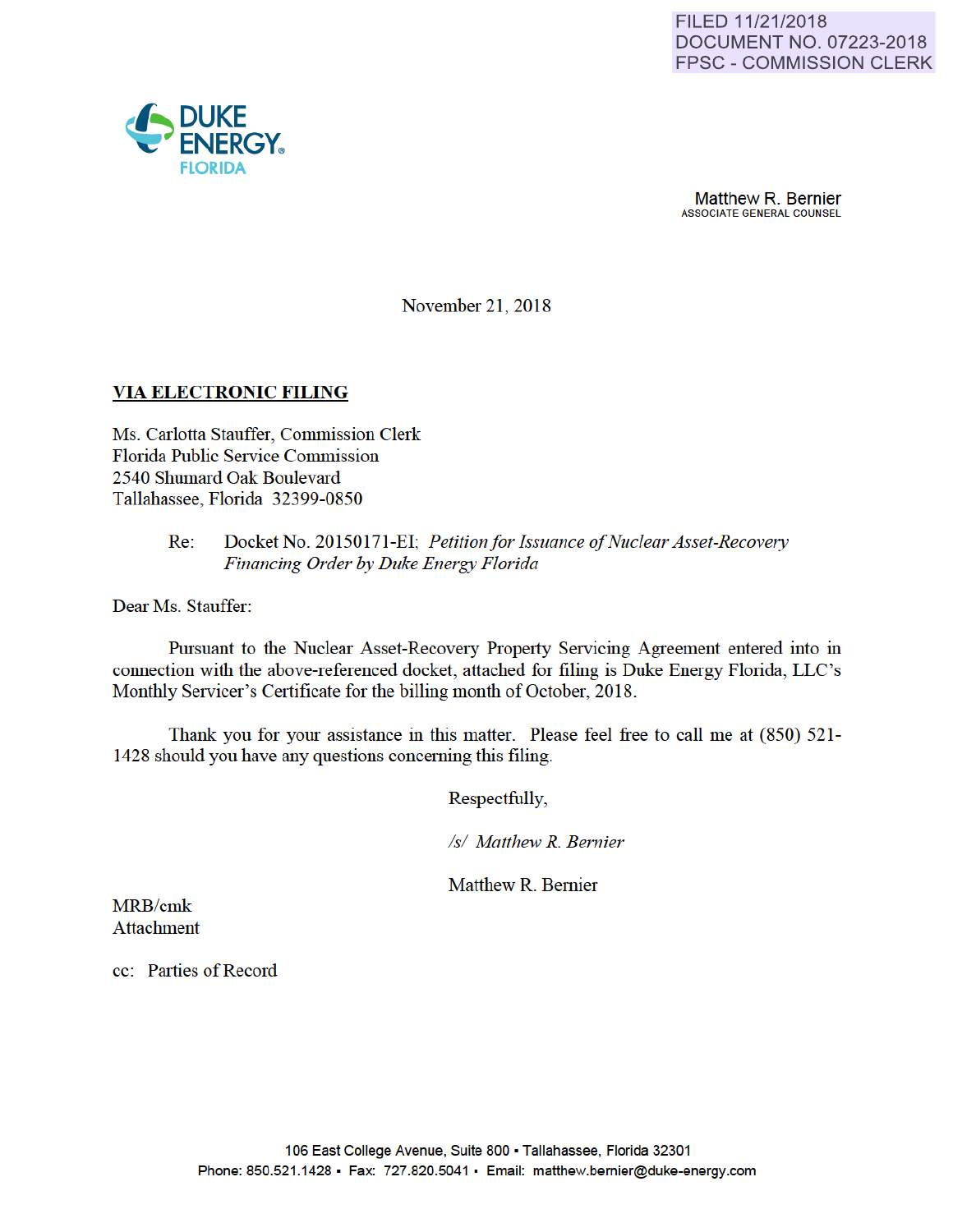# **CERTIFICATE OF SERVICE**

I HEREBY CERTIFY that a true and correct copy of the foregoing has been furnished via electronic mail to the following this  $21<sup>st</sup>$  day of November, 2018.

| /s/ Matthew R. Bernier                      |                                   |  |  |
|---------------------------------------------|-----------------------------------|--|--|
|                                             | Attorney                          |  |  |
|                                             |                                   |  |  |
| Theresa Tan / Rosanne Gervasi               | C. Rehwinkel / J. Kelly           |  |  |
| Office of the General Counsel               | Office of Public Counsel          |  |  |
| <b>Florida Public Service Commission</b>    | c/o The Florida Legislature       |  |  |
| 2540 Shumard Oak Blyd.                      | 111 West Madison Street, Room 812 |  |  |
| Tallahassee, FL 32399-0850                  | Tallahassee, FL 32399-1400        |  |  |
| ltan@psc.state.fl.us                        | kelly.jr@leg.state.fl.us          |  |  |
| rgervasi@psc.state.fl.us                    | rehwinkel.charles@leg.state.fl.us |  |  |
|                                             |                                   |  |  |
| Jon C. Moyle, Jr. / Karen A. Putnal         | James W. Brew / Owen J. Kopon     |  |  |
| 118 North Gadsden Street                    | 1025 Thomas Jefferson Street, NW  |  |  |
| Tallahassee, FL 32301                       | Eighth Floor, West Tower          |  |  |
| jmoyle@moylelaw.com                         | Washington, DC 20007-5201         |  |  |
| kputnal@moylelaw.com                        | jbrew@smxblaw.com                 |  |  |
|                                             | ojk@smxblaw.com                   |  |  |
| Robert Scheffel Wright / John T. LaVia, III |                                   |  |  |
| 1300 Thomaswood Drive                       |                                   |  |  |
| Tallahassee, FL 32308                       |                                   |  |  |
| schef@gbwlegal.com                          |                                   |  |  |
| jlavia@gbwlegal.com                         |                                   |  |  |
|                                             |                                   |  |  |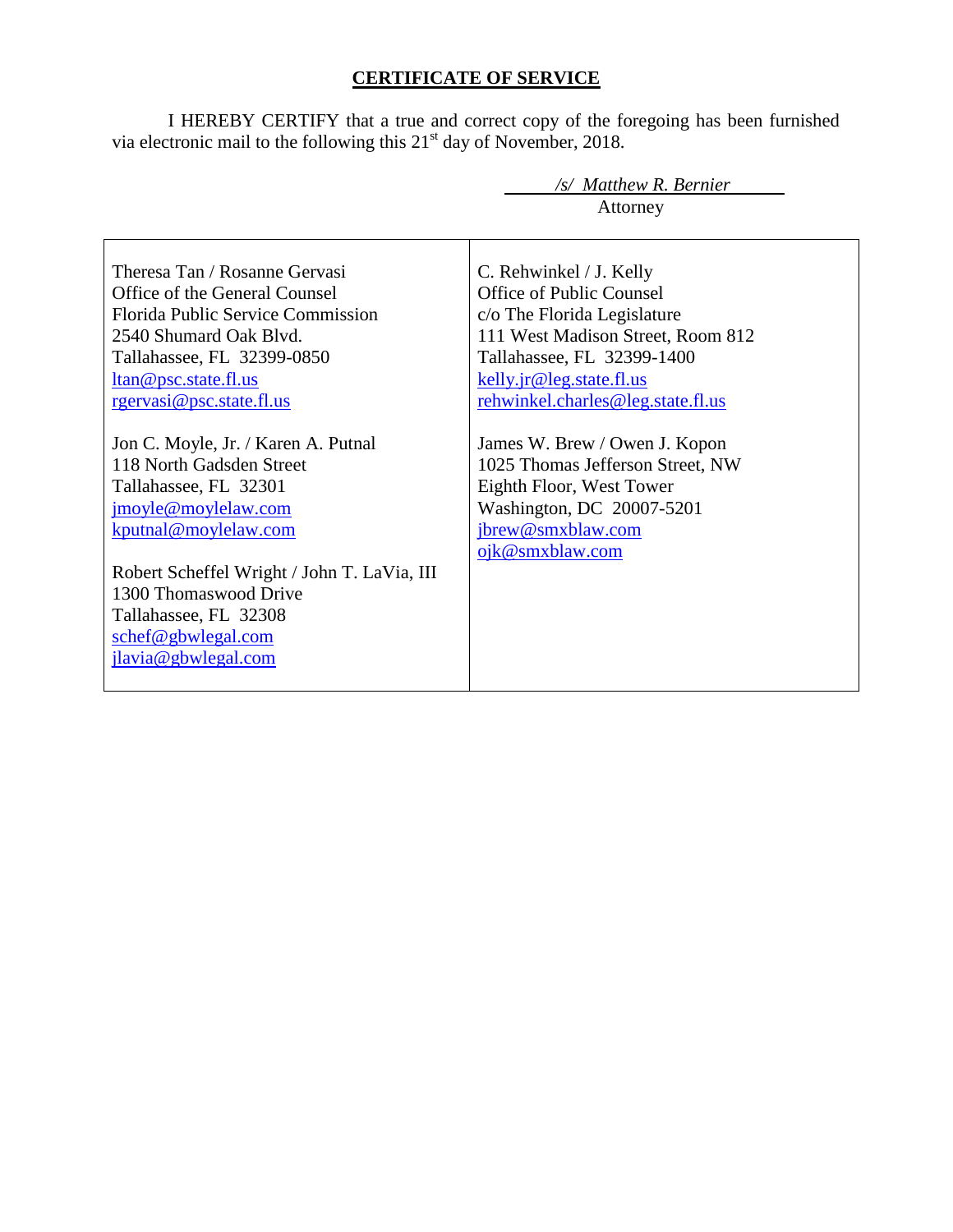# **MONTHLY SERVICER'S CERTIFICATE**

#### DUKE ENERGY FLORIDA PROJECT FINANCE, LLC

#### \$1,294,290,000 Series A Senior Secured Nuclear Asset-Recovery Bonds

Pursuant to SECTION 3.01(b) of the Nuclear Asset-Recovery Property Servicing Agreement dated as of June 22, 2016 by and between Duke Energy Florida, Inc., as Servicer, and Ouke Energy Florida Project Finance, LLC, as Issuer (the "Servicing Agreement"), the Servicer does hereby certify as follows:

Capitalized terms used but not defined in this Monthly Servicer's Certificate have their respective meanings as set forth in the Servicing Agreement. References herein to certain sections and subsections are references to the respective sections or subsections of the Servicing Agreement.

Current BILLING MONTH: October 2018

#### Current BILLING MONTH: 9/28/2018 - 10/26/2018

| Standard Billing for prior BILLING MONTH: September 2018       |                   |       |  |
|----------------------------------------------------------------|-------------------|-------|--|
| <b>Residential Total Billed</b>                                | Ś.<br>280,837,802 |       |  |
| Residential NUCLEAR ASSET-RECOVERY CHARGE ("NARC") Billed      | 5,482,469         | 1.95% |  |
| General Service Non-Demand Total Billed                        | 27,547,320        |       |  |
| General Service Non-Demand NARC Billed                         | 439,283           | 1.59% |  |
| <b>General Service Billed</b>                                  | 1,551,296         |       |  |
| <b>General Service NARC Billed</b>                             | 25,065            | 1.62% |  |
| General Service Demand Total Billed                            | 123,402,477       |       |  |
| <b>General Service Demand NARC Billed</b>                      | 2,457,604         | 1.99% |  |
| Curtailable Total Billed                                       | 755,840           |       |  |
| Curtailable NARC Billed                                        | 11,614            | 1.54% |  |
| Interruptible Total Billed                                     | 10,619,702        |       |  |
| Interruptible NARC Billed                                      | 258,432           | 2.43% |  |
| <b>Lighting Total Billed</b>                                   | 2,250,511         |       |  |
| <b>Lighting NARC Billed</b>                                    | 12,664            | 0.56% |  |
| YTD Net Write-offs as a % of Total Billed Revenue (see Note 1) |                   |       |  |
| Non-Residential Class Customer Write-offs                      |                   |       |  |
| Residential Class Customer Write-offs                          |                   |       |  |
| <b>Total Write-offs</b>                                        | 0.18%             |       |  |
| <b>Aggregate NARC Collections (see Note 2)</b>                 |                   |       |  |
| <b>Total NARC Remitted for Current BILLING MONTH</b>           |                   |       |  |
| <b>Residential NARC Collected</b>                              | s<br>6,313,642    |       |  |
| General Service Non-Demand NARC Collected                      | 506,212           |       |  |
| <b>General Service NARC Collected</b>                          | 29,012            |       |  |
| <b>General Service Demand NARC Collected</b>                   | 2,830,184         |       |  |
| Curtallable NARC Collected                                     | 13,006            |       |  |
| Interruptible NARC Collected                                   | 297.124           |       |  |

15,006

10,004,186

10,004,186

ड

Ś

**Total Current NARC Collected and Remitted** 

**Lighting NARC Collected** 

**Sub-Total of NARC Collected**